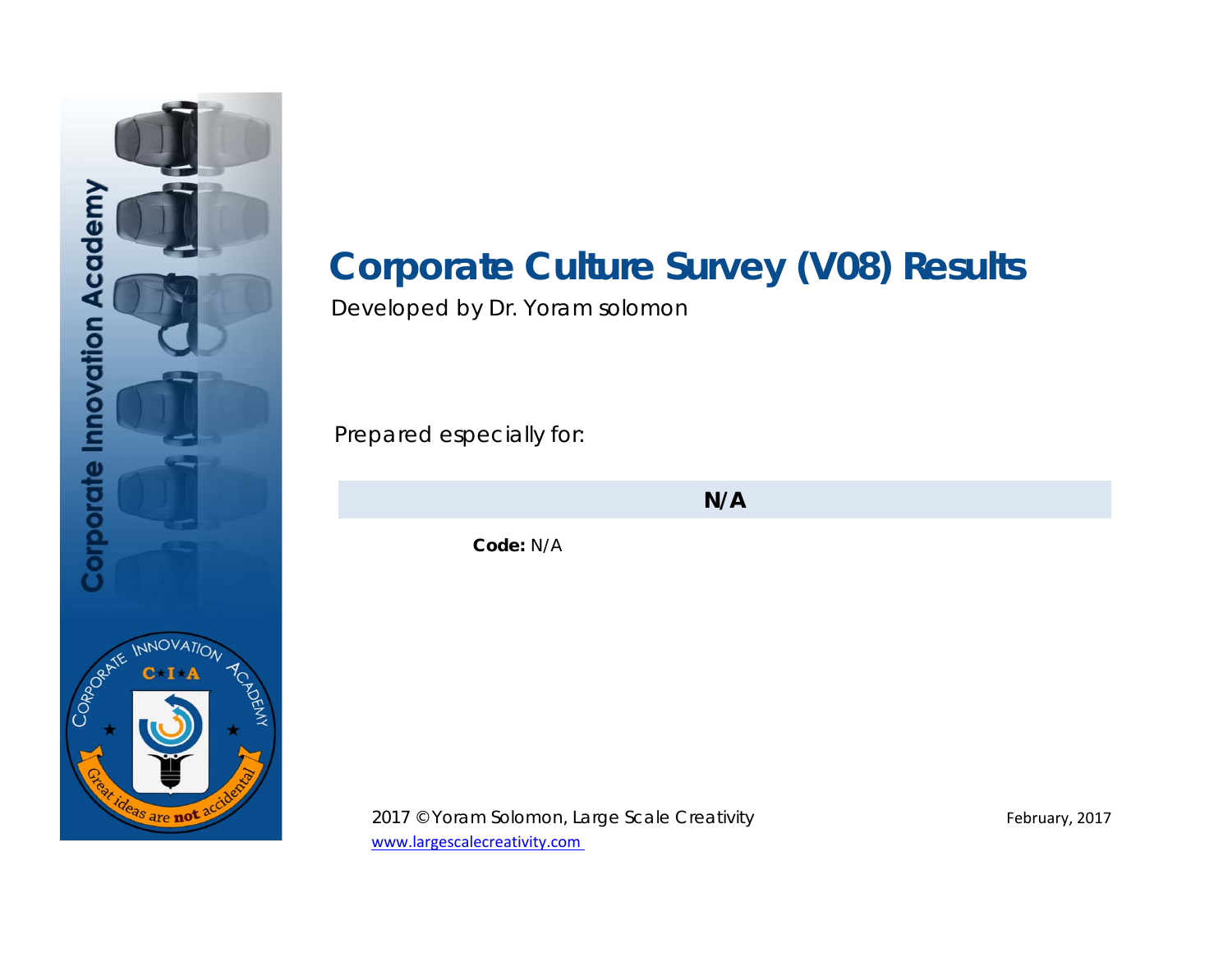## **The Model Overview**

The model we developed to measure a culture of innovation is based on multiple sources, including Patrick Lencioni's *The 5 Dysfunctions of a Team* and *The Ideal Team Player*, Stephen R. Covey's *The Speed of Trust*, Teresa Amabile's *How to Kill Creativity*, and Dr. Solomon's own PhD research, included in *Un‐Kill Creativity, how Coporate America can out‐ innovate startups*.

The model is described to the right. At the top are the *results*. Those are "the bottom line" for the company, that include financial results, and the innovative and creative performance that lead to those.

Those results are based on individual *accountability*, and the ability of the team to hold constructive *conflict*. Individual accountability requires several cultural factors, including *autonomy*, the willingnessto take *risk*, *encouragement*, functional/professional *diversity*, reduced *bureaucracy*, and the right amount of *resources*.

Those are all building blocks that develop creative employees who, in turn, can cooperate effectively and productively which, in return, lead to the sought after results.

This model was developed over many years, and is measured through this Corporate Culture Assessment Tool, currently at its 8th version.





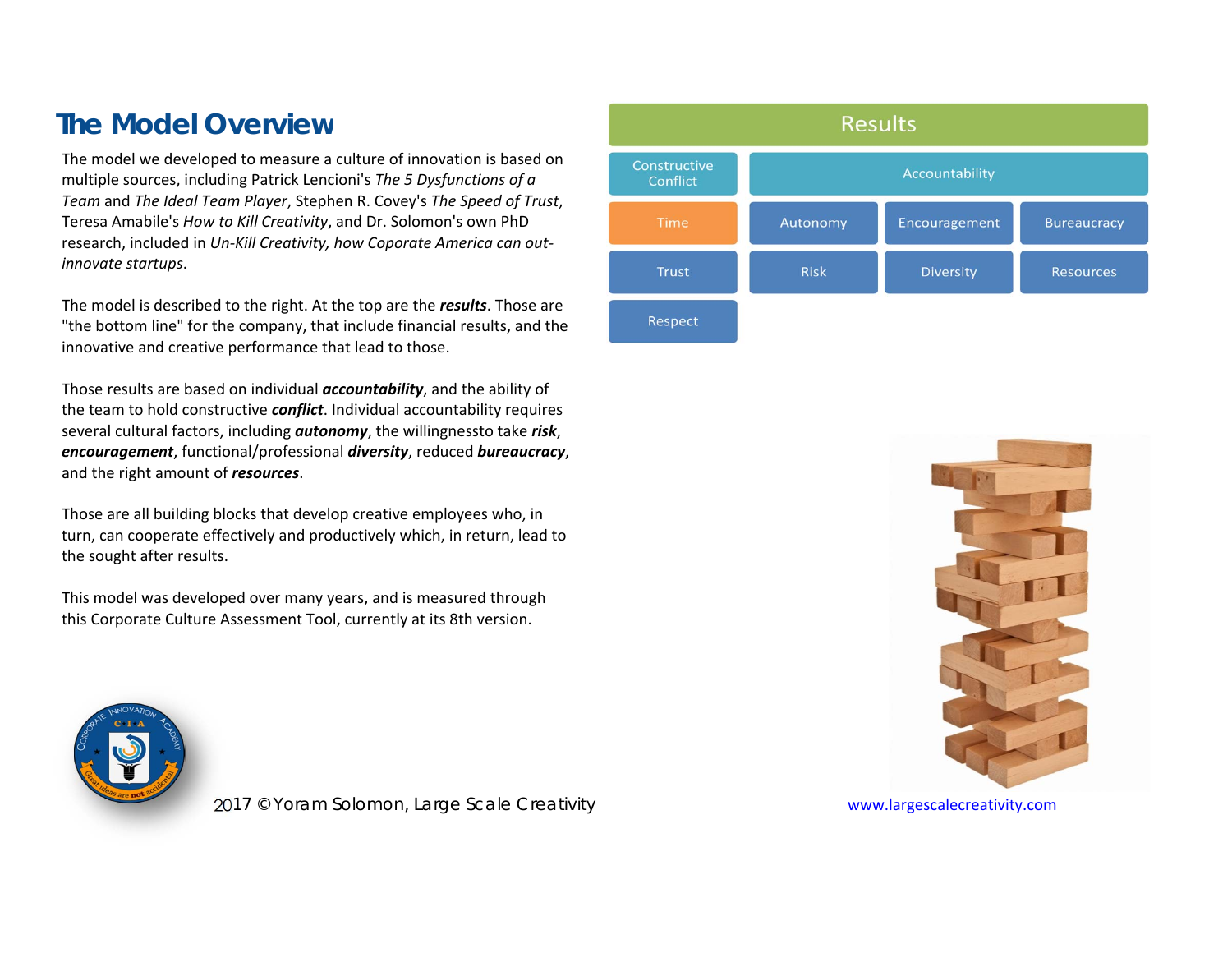## **Methodology & Demographics**

Specific company codes were sent to contacts in multiple companies. You were probably one of them. Although at least 10 participants were required per company, at times a report was generated for less than that. See below how many took the survey for your company.

It was requested that diversity of participation be implemented for a well‐ balanced "picture" of your company. See the "Sample Diversity Score" below, and the overall demographic diversity charts for your company sample.

The questionnaire included 73 questions. All of those were on a 5‐point scale (strongly disagree, disagree, neutral, agree, strongly agree). Some of the questions were positive (i.e., "strongly agree" indicated *positive* presence of this factor), while some were negative (i.e., "strongly agree" indicated a *negative* presence of this factor). 12 factors are included in this model (see previous page). Each had between 2 and 13 scales/items/questions.





Less than 1 year 1 to 3 years



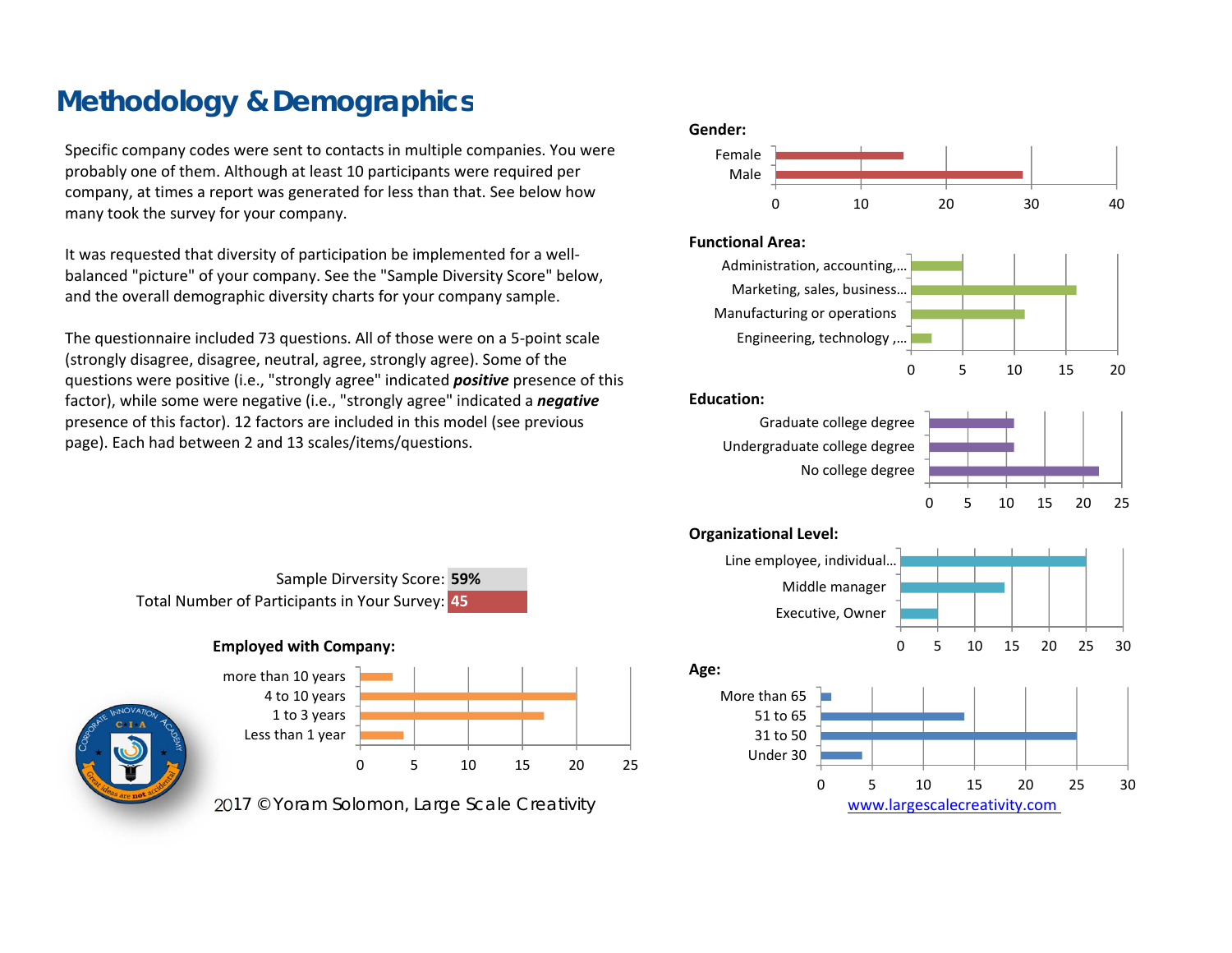## **Findings and Recommendations (Specific to your company)**



- Generally, your company performed very close to the reference average, which is made of multiple companies in different industries. As the chart to the right shows, the company was slighly below the reference average in all areas except functional diversity. The following are the recommended areas for improvement. Those are specific to your company, based on the results herein.
- Conducting face-to-face meeting more than teleconferences and video conferences.
- Conducting team‐building activities to promote teamwork and team spirit.
- The result of the above was an indication of lower‐than‐average *trust* among team members.
- Participants reported issues with free communications and information flow, and indicated higher‐than average percentage of people blocking information to gain or maintain power.
- More than average number of employees reported feeling that they are not working on useful projects, and not presenting new ideas to management.
- Participants reported more formal and less casual interactions, and a sense of fear of delivering bad news. They also indicated higher-thanaverage presence of company politics.
- •Finally, participants perceived the financial performance of the company



### Reference **Company**

*Note: the charts in this report are not necessarily covering the entire 0% to 100% range. There are two reasons for that. The first is to save space. The second is to magnify the differences between your company's results and the reference average. 2% difference in certain areas could be very meaningful, but will not be easily visible if the charts covered the entire 0‐ 100% range.* 

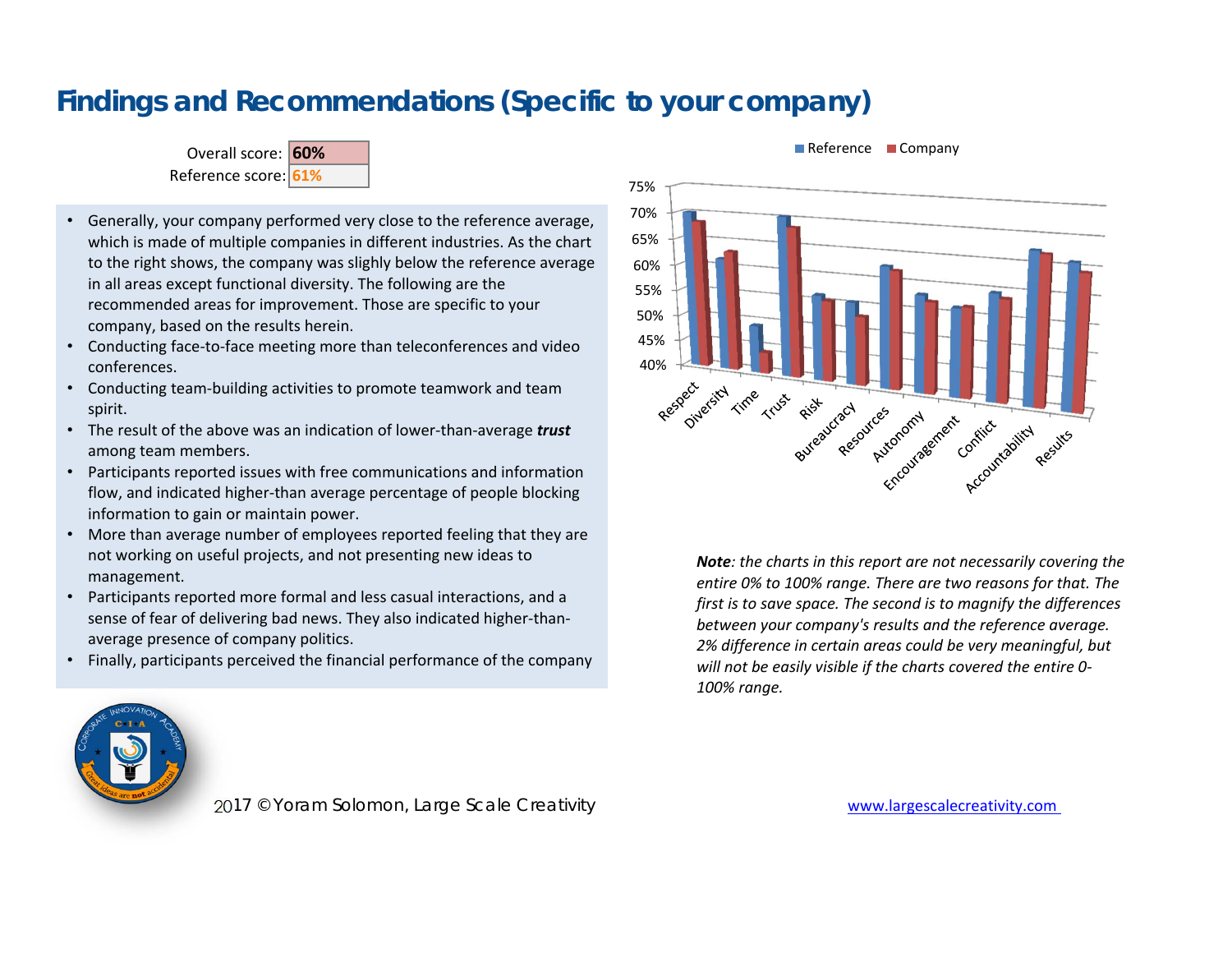Reference score: **70%**

• The results for *Respect* are slightly lower for your company, compared to the database reference average, consistently across the three dimensions of this factor. The standard deviation is similar. This could be explained better when you look at the *Time* factor. The less face-to-face time spent together, the less opportunity do employees have to build respect, and trust.



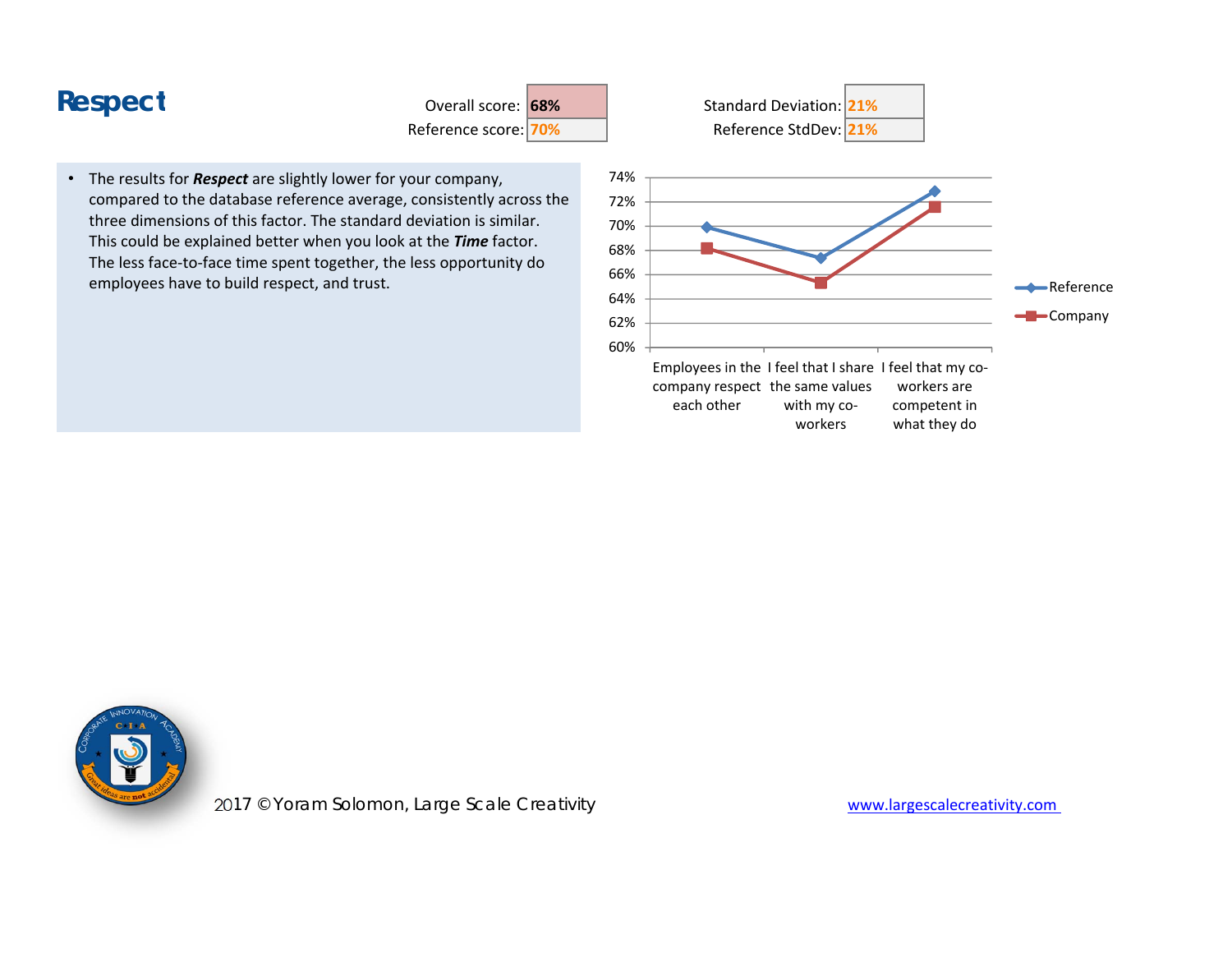

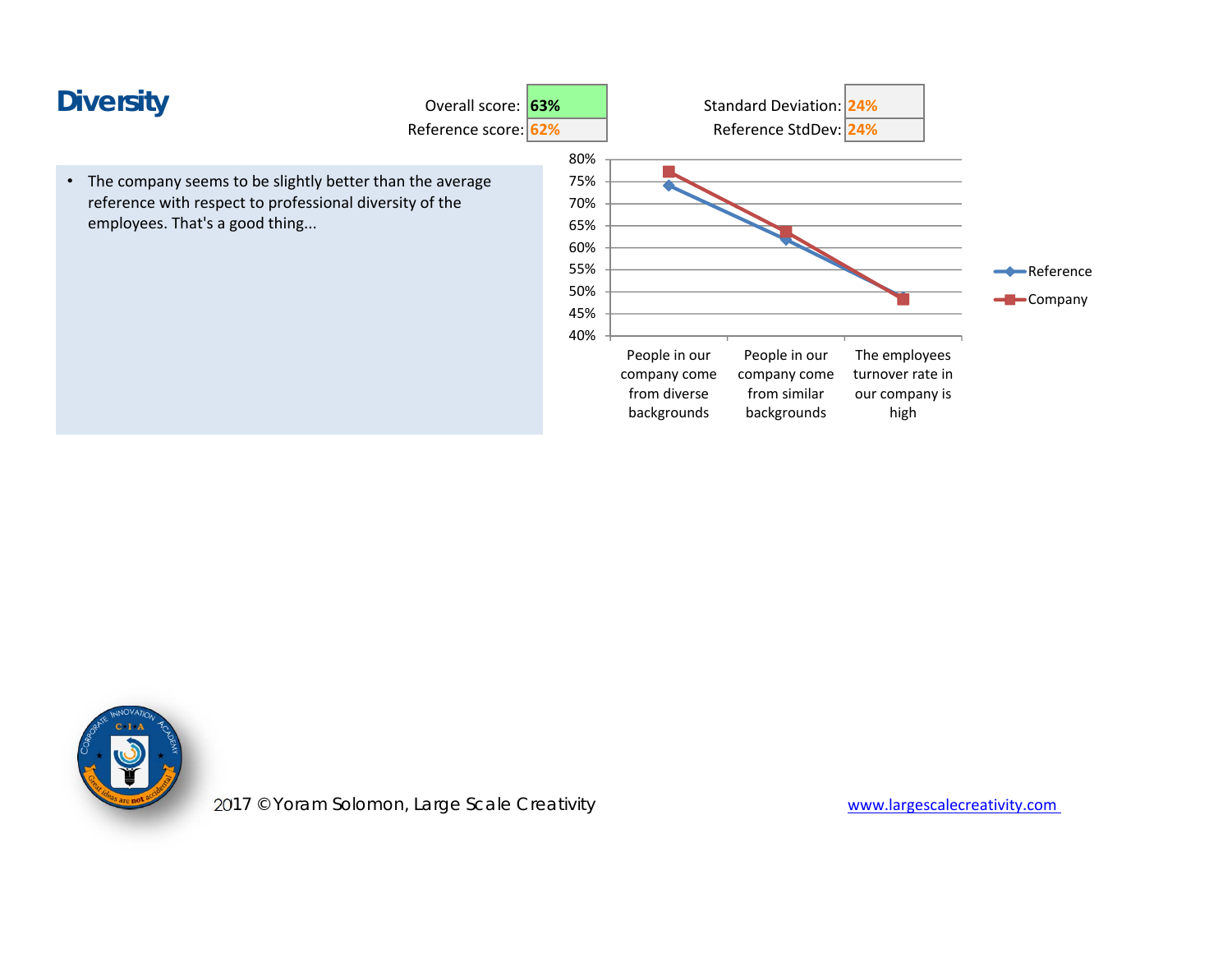

- •It seems that a larger-than average percentage of internal meetings are held over conference and video calls. Face-to-face meetings increase the likelihood of developing *Respect*, *Trust* and thus effective, productive, and creative team dynamics. It is recommended to hold more meetings face‐to‐ face. Co-locating teams in the same building will help as well, and it seems the teams in the company are less co-located than the average. This would also be an obstable to develop out‐of‐work friendships, that accelerate the development of trust.
- •One other area of opportunity is team-building, which can compensate for the realities of location.



**Time**

2017 © Yoram Solomon, Large Scale Creativity entering the state www.largescalecreativity.com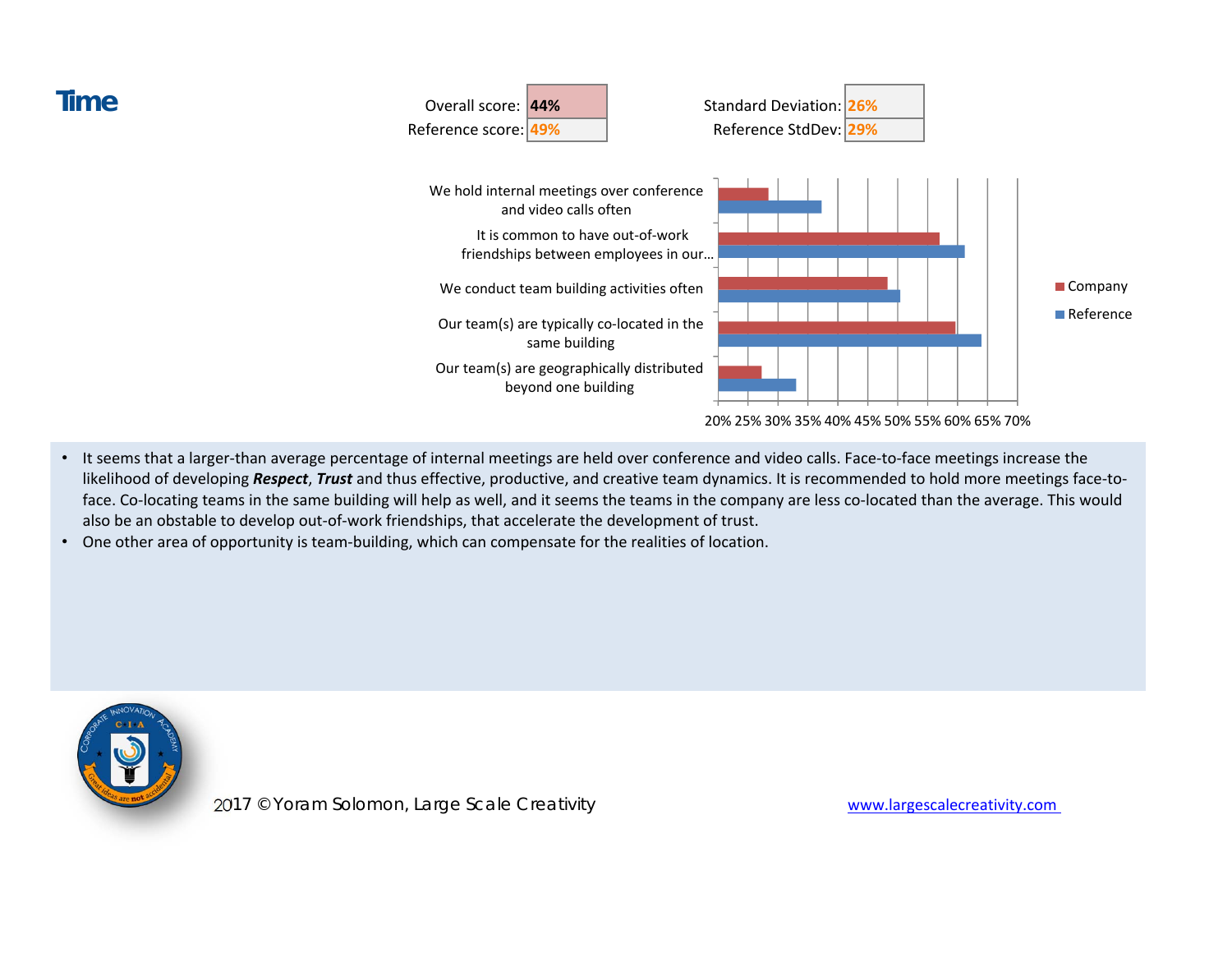| u,<br>۰,<br>×<br>٧ |  |
|--------------------|--|

 Overall score: **68%**Reference score: **70%**

•Possibly as a result of the lower face-to-face time, there is a lower than average level of *Trust* indicated by participants. However, note the vertical axis scale. The difference is not very significant.



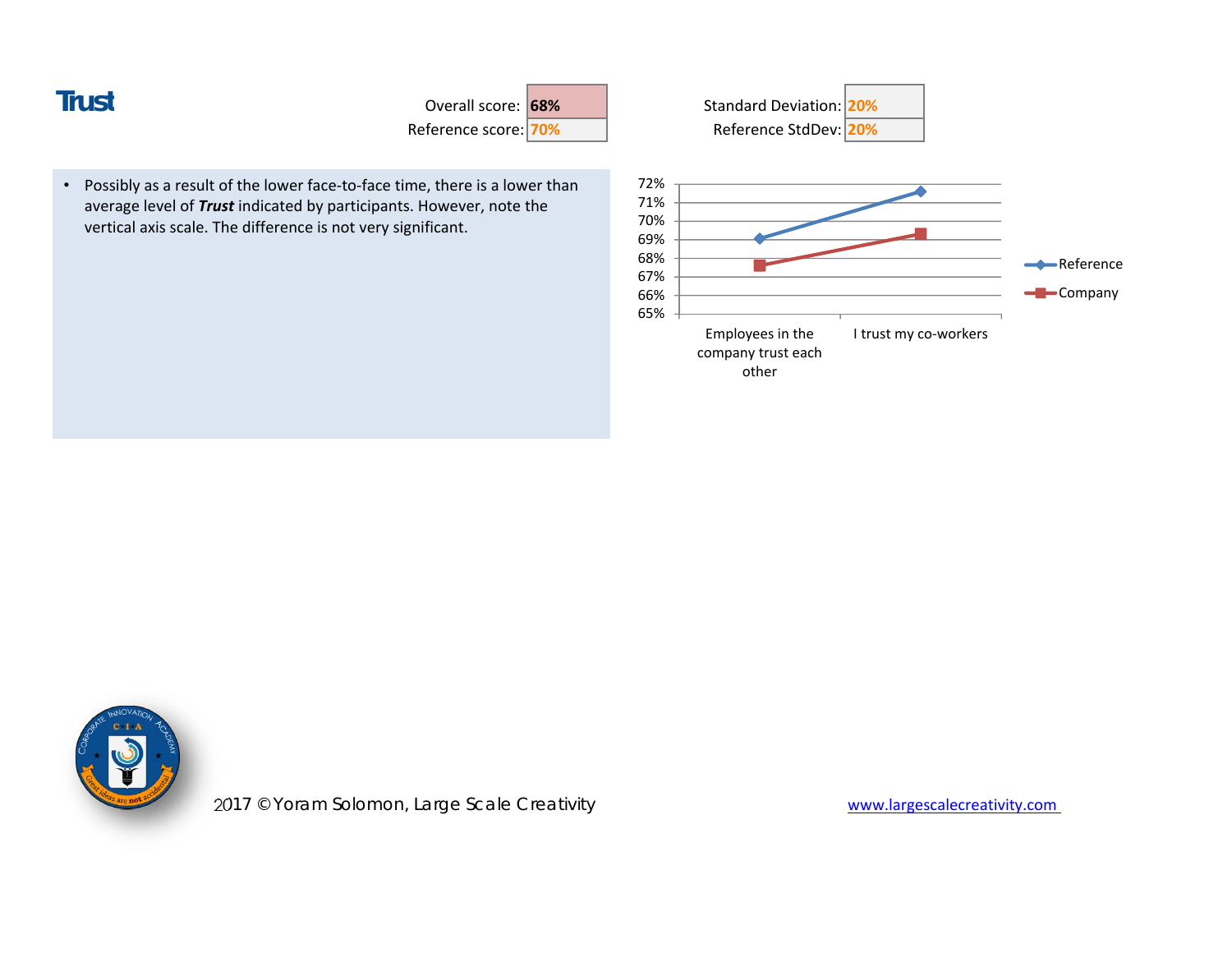

• Overall, the company seems to be only slightly more risk-averse than the reference average. It is not a critical difference.

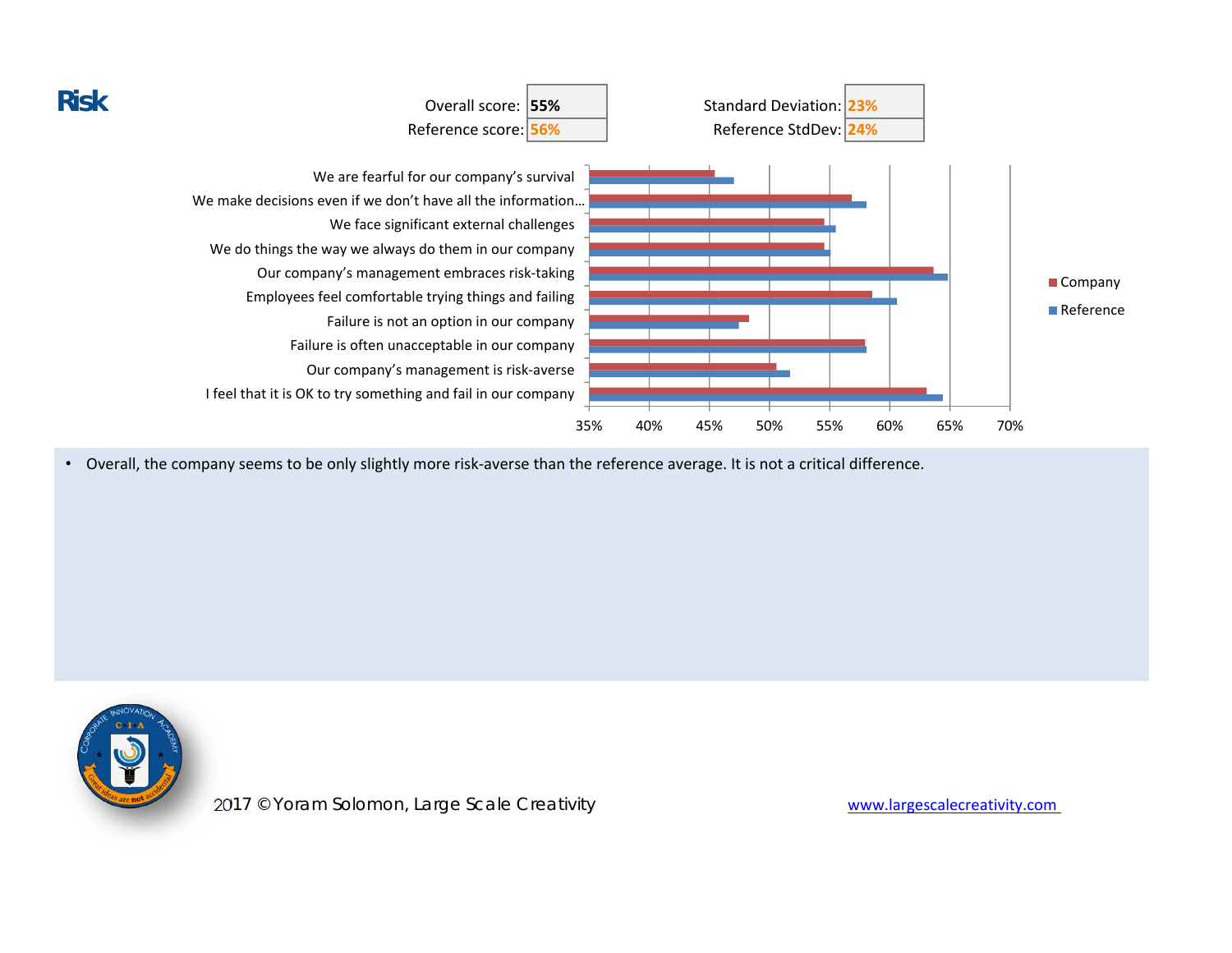

• There seems to be a significantly higher level of *Bureaucracy* in the company compared to the reference average. However, an even more significant finding is around communication and information flow. Participants reported that information flows less freely, and that people block information as a way to gain or maintain power. Finally, they also reported that communications in the company are more formal than average.

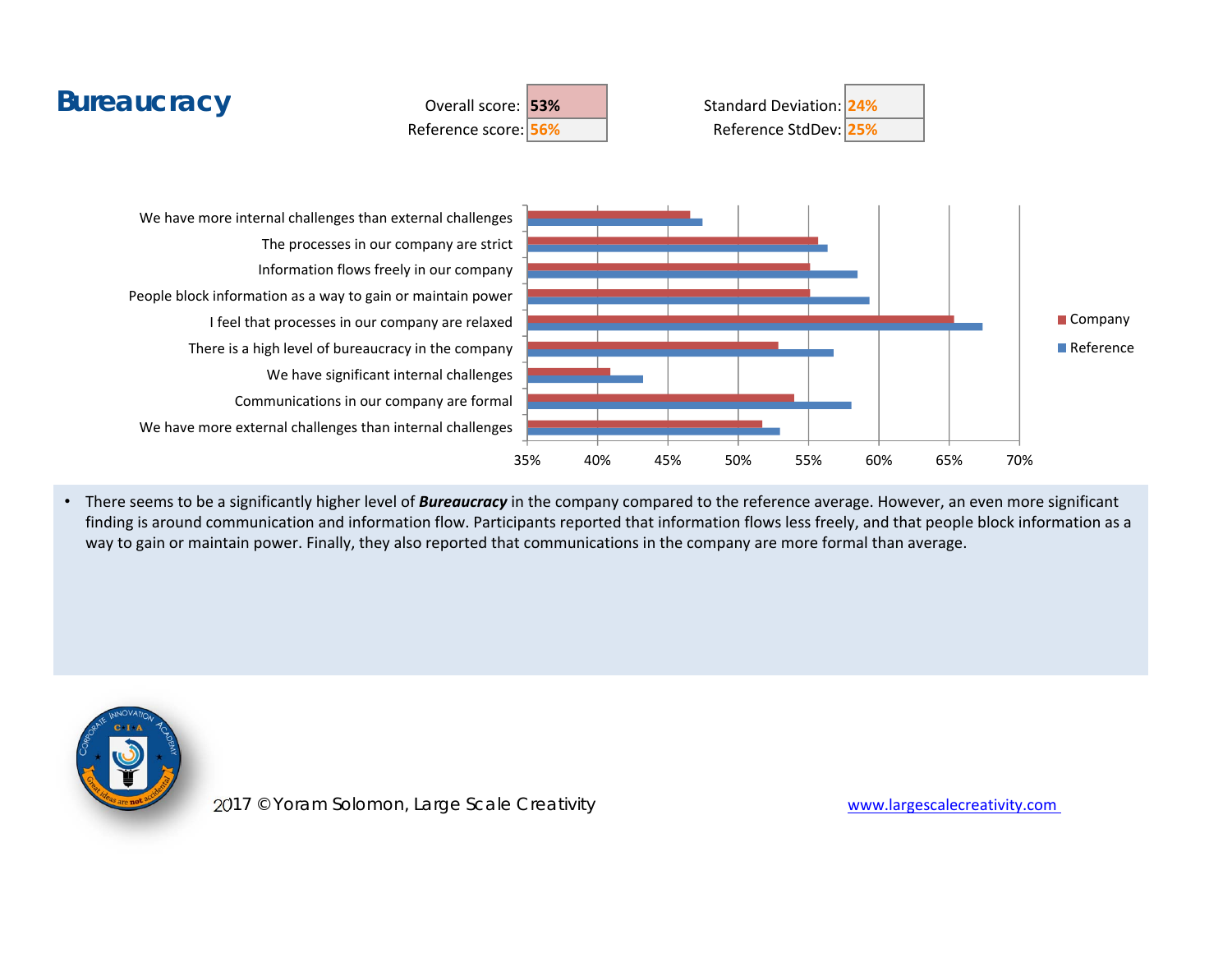



• Generally, participants reported just about average availability of resources to them. The only one lower (albeit not significantly) area is "adequate facilities."



2017 © Yoram Solomon, Large Scale Creativity **manufation and the Scale Creativity** www.largescalecreativity.com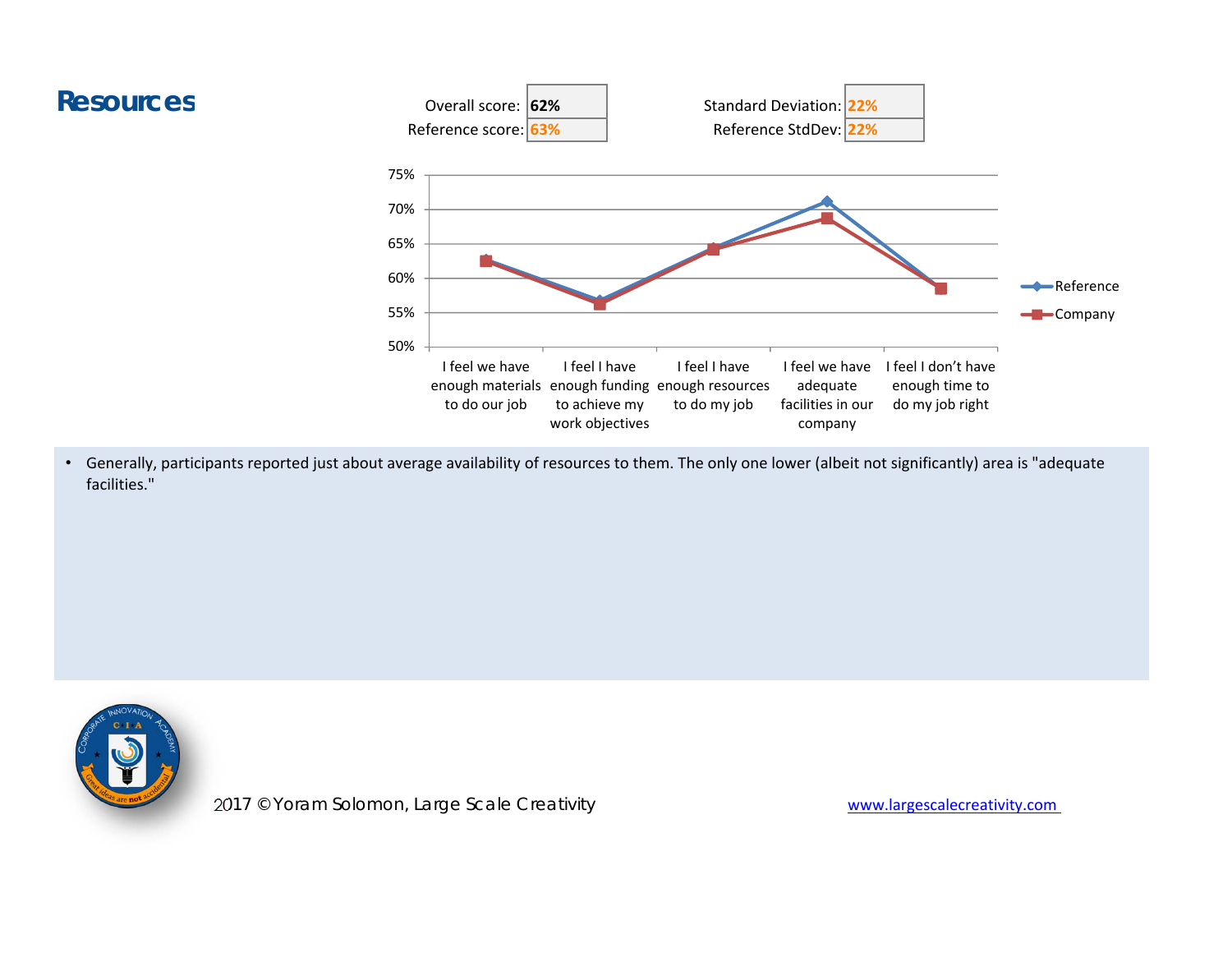

• The only two areas of slight concern in the general autonomy factor are: employees not feeling that they are working on useful projects, and that they don't present management with new ideas, as much as the industry average.

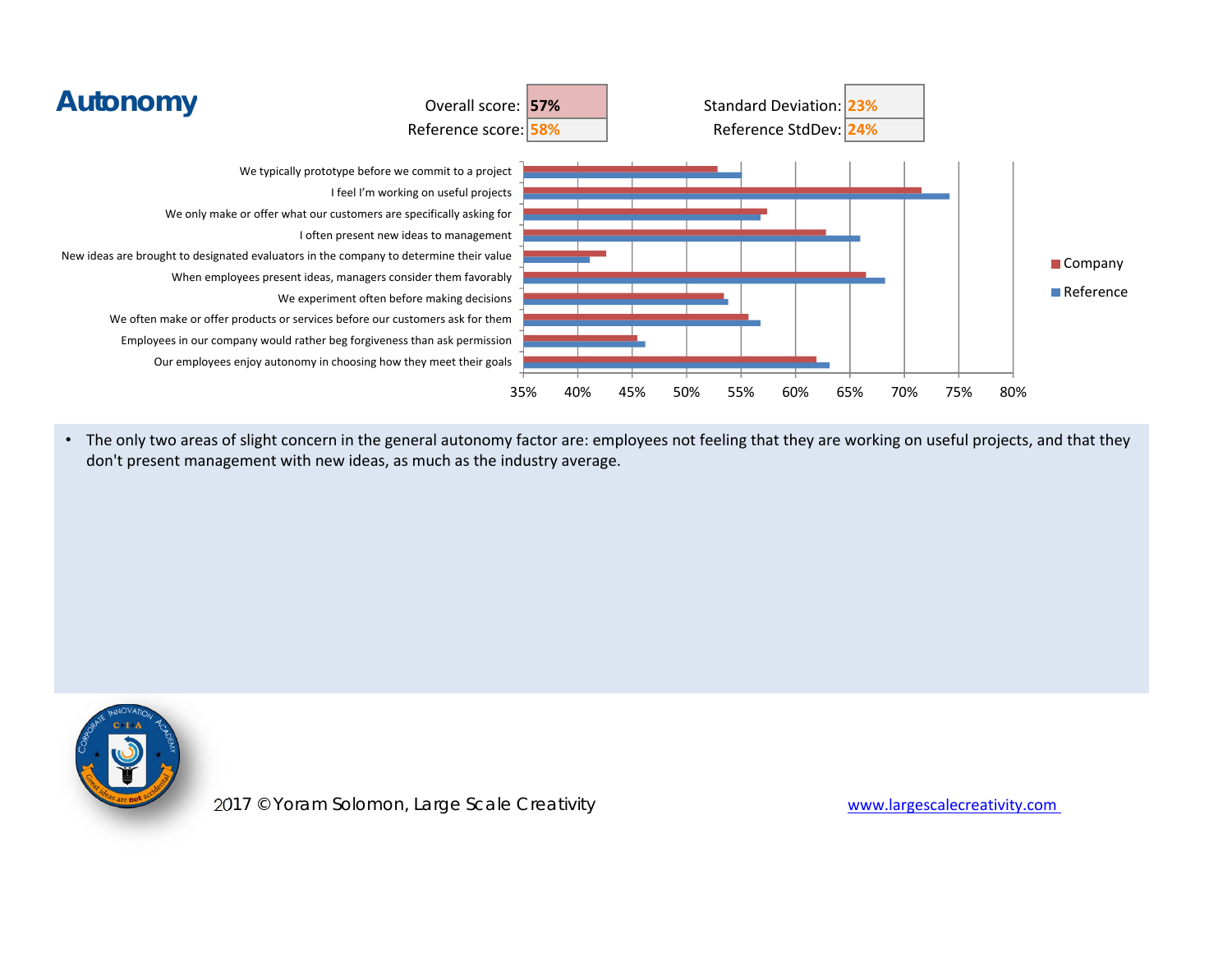

• Generally, the company is doing better than the reference average in the area of encouragement and should continue to do so. Promotions and financial incentives are extrinsic, and research showed that they are not motivating creativity and innovation. The best motivators are *Autonomy*, showing the big picture, and letting employees experiment and fail without severe consequences to them.

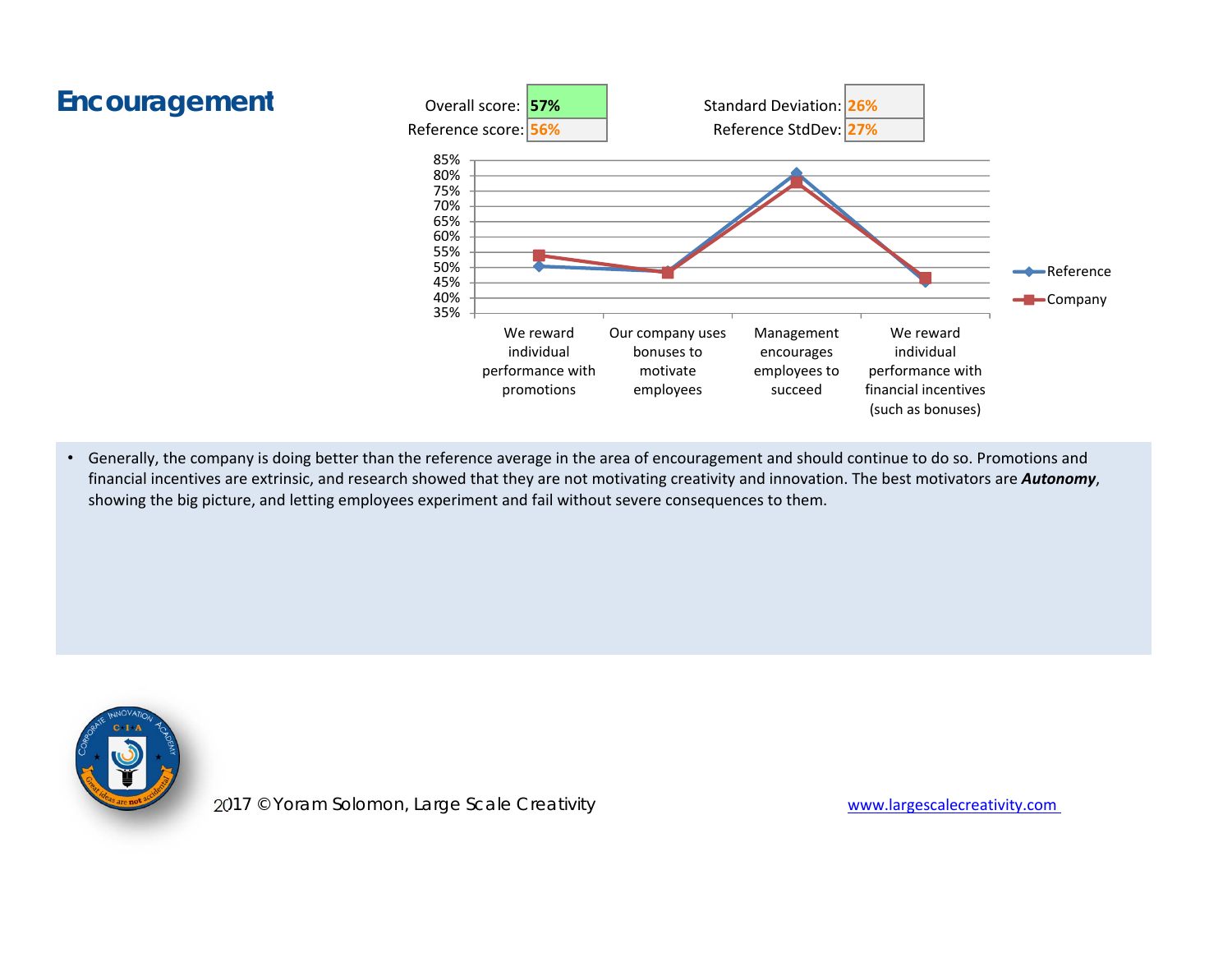

- • Conflict is perceived as a negative word, but this survey refers to *constructive conflict*, which is the ability to argue professionally, without letting this argument become personal and emotional, and on the other hand‐‐not avoiding conflict alltogether. The ability to conduct constructive conflict typically results from having trust and respect within cross-functional work teams.
- There are two general items of some concern in the area of constructive conflict. The first one is the use of humor in meetings (3% lower than the reference average) and a politically‐correct behavior during meetings. Both indicated that employees feel less comfortable during meetings than the average.
- The second one is a fear of delivering bad news in the company, that might, or might not, correlate with an indication of the presence of company politics.

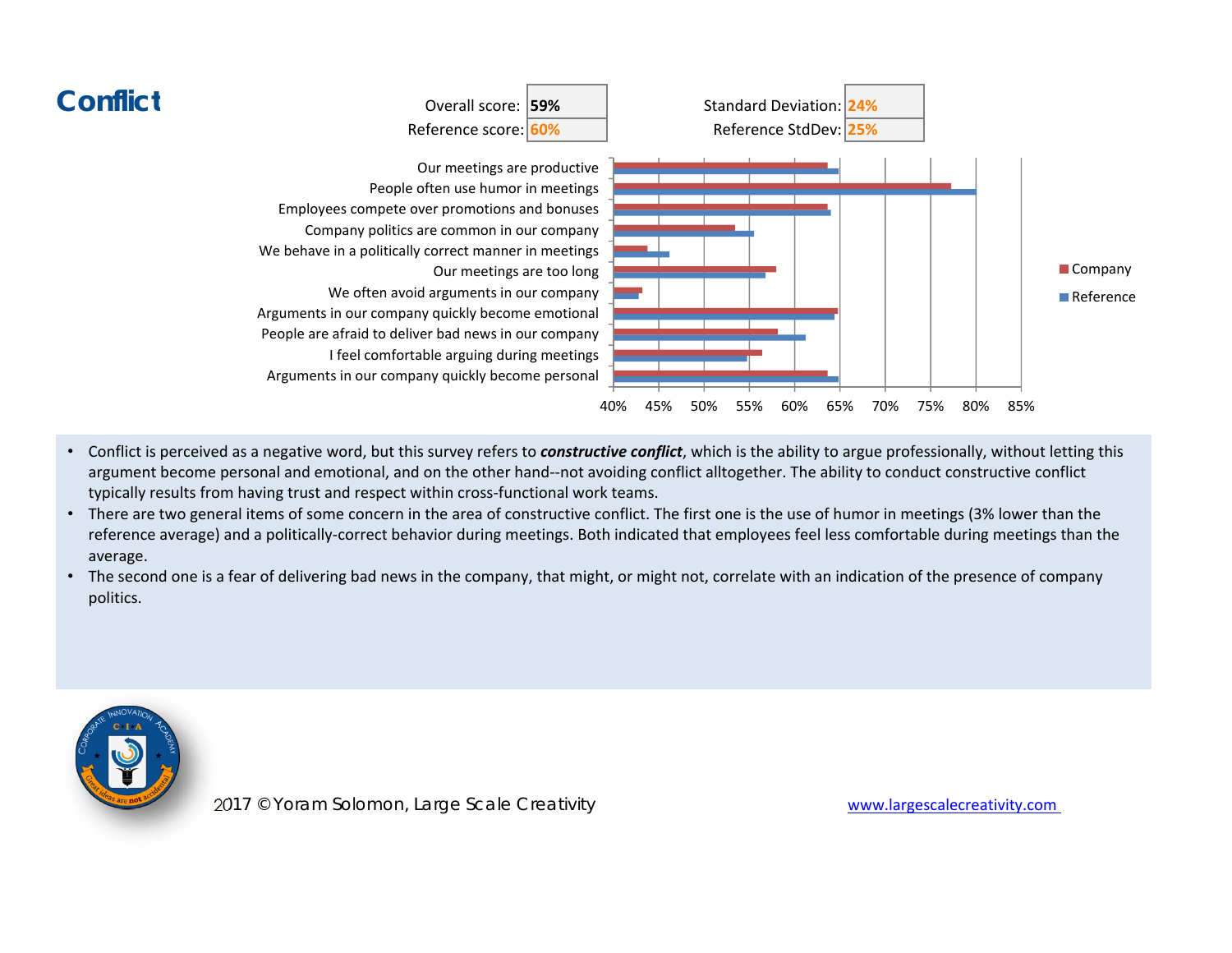

• Generally, the company is comparable to the reference average in the area of personal accountability.

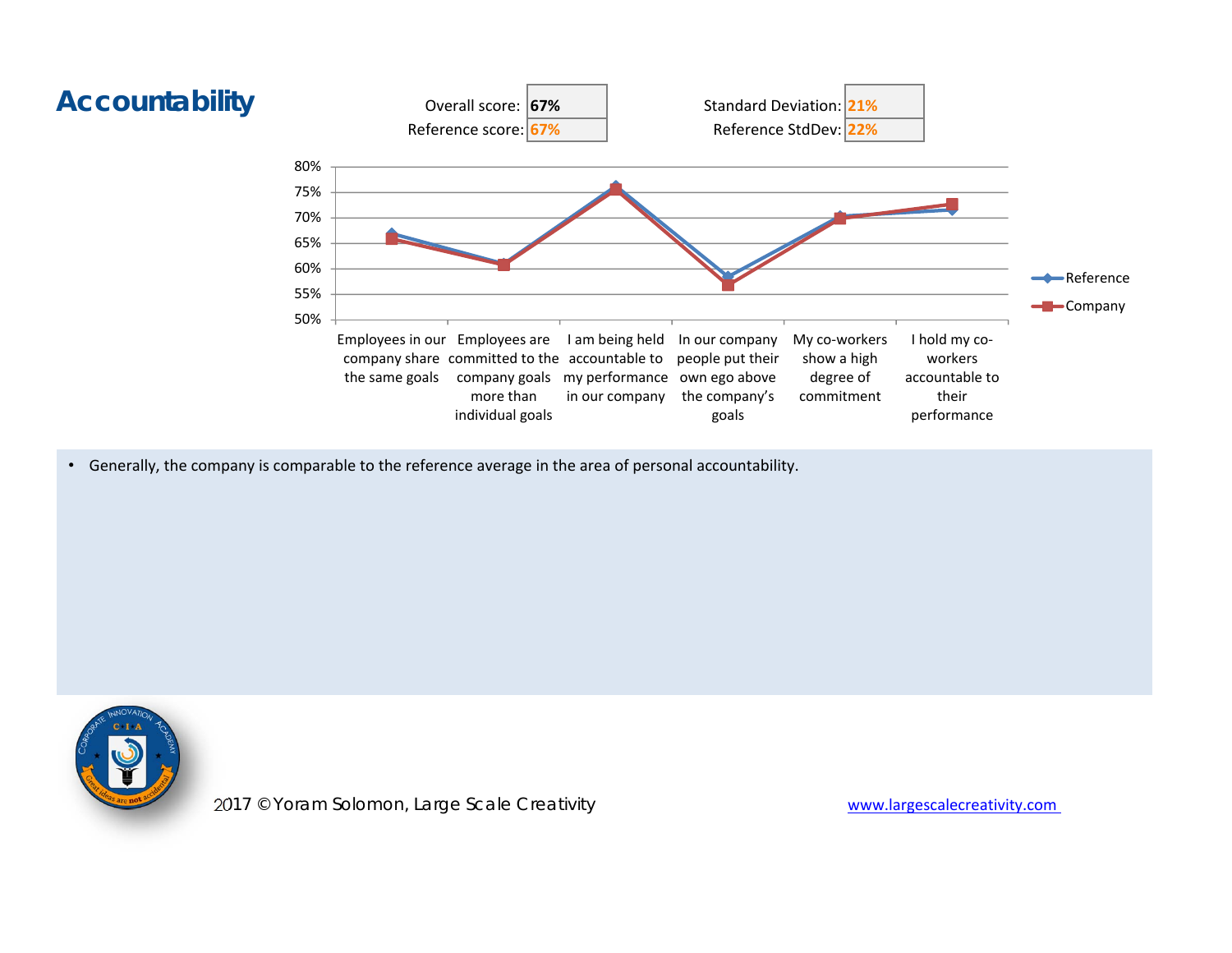

• Finally, in the area of *Results*, the only concern is that the survey participants believe the the company is performing financially less than the reference average of other companies. Job satisfaction, perceived creativity and innovation appear to be on par with the perception of the average employee in the reference.



**Results**